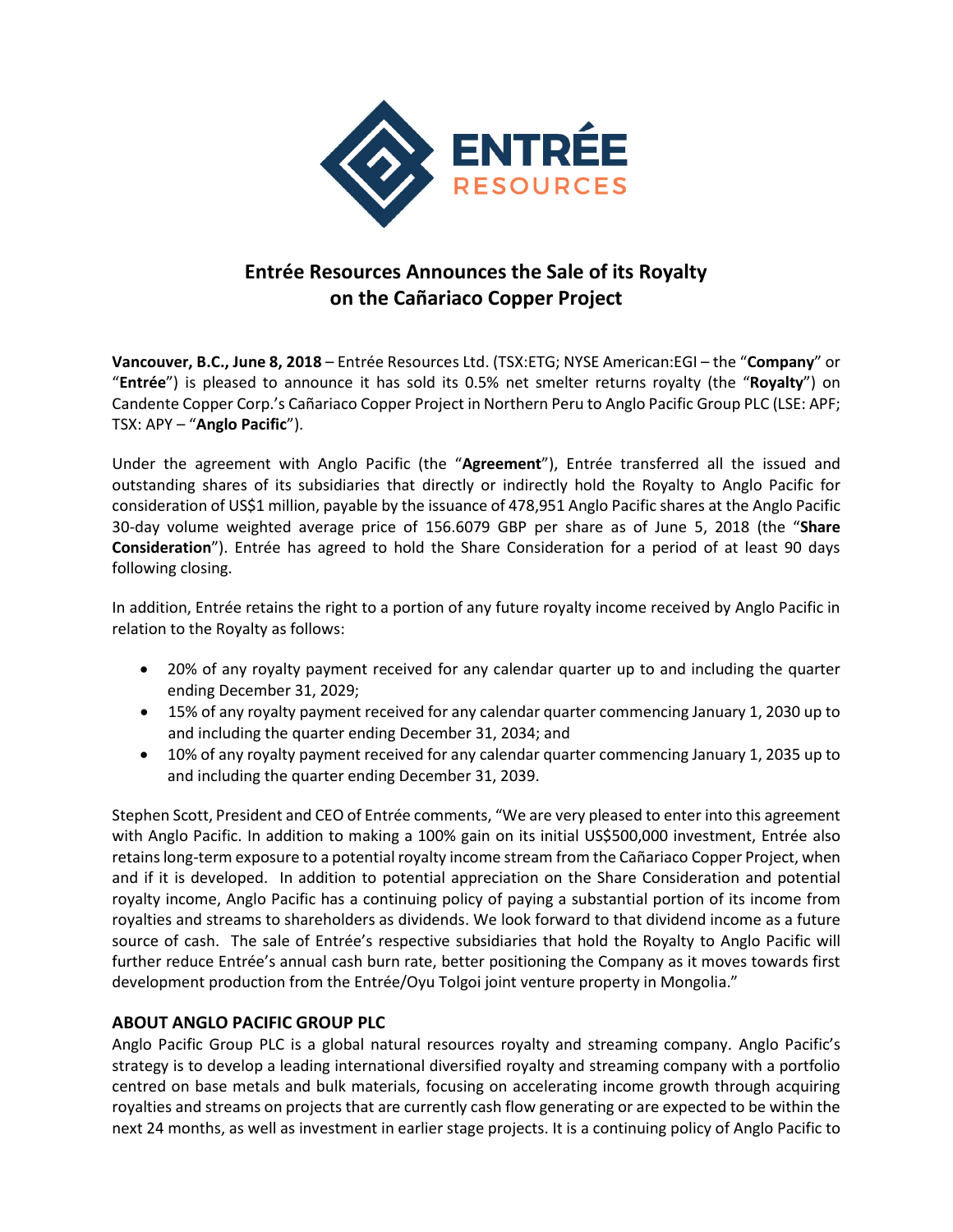pay a substantial portion of these royalty and stream revenues to shareholders as dividends. More information about Anglo Pacific can be found at [www.anglopacificgroup.com.](http://www.anglopacificgroup.com/)

## **ABOUT ENTRÉE RESOURCES LTD.**

Entrée Resources Ltd. is a well-funded Canadian mining company with a unique carried joint venture interest on a significant portion of one of the world's largest copper-gold projects – the Oyu Tolgoi project in Mongolia. Entrée has a 20% carried participating interest in the Entrée/Oyu Tolgoi joint venture, with a 30% interest in all mineralization identified above 560 metres elevation on the Entrée/Oyu Tolgoi joint venture property. Sandstorm Gold Ltd., Rio Tinto and Turquoise Hill are major shareholders of Entrée, holding approximately 14%, 9% and 8% of the shares of the Company, respectively. More information about Entrée can be found at [www.EntreeResourcesLtd.com.](http://www.entreeresourcesltd.com/)

## **FURTHER INFORMATION**

David Jan Investor Relations Entrée Resources Ltd. Tel: 604-687-4777 | Toll Free: 1-866-368-7330 E-mail: [djan@EntreeResourcesLtd.com](mailto:djan@EntreeResourcesLtd.com)

*This News Release contains forward-looking statements within the meaning of the United States Private Securities Litigation Reform Act of 1995 and forward-looking information within the meaning of applicable Canadian securities laws with respect to corporate strategies and plans; sources and uses of funds; the value and potential value of assets and the ability of Entrée to maximize returns to shareholders; construction and continued development of the Oyu Tolgoi underground mine; anticipated business activities; proposed acquisitions and dispositions of assets; and future financial performance.*

In certain cases, forward-looking statements and information can be identified by the use of words such as "plans", "expects" or "does not expect", "is expected", "budgeted", "scheduled", "estimates", "forecasts", "intends", "anticipates", or "does not anticipate" or "believes" or variations of such words and phrases or statements that certain actions, events or results "may", "could", "would", "might", "will be taken", "occur" or "be *achieved". While the Company has based these forward-looking statements on its expectations about future events as at the date that such statements were prepared, the statements are not a guarantee of Entrée's future performance and are based on numerous assumptions regarding present and future business strategies, local and global economic conditions, and the environment in which Entrée will operate in the future, including the price of copper, gold and silver, anticipated capital and operating costs, anticipated future production and cash flows and the status of Entrée's relationship and interaction with the Government of Mongolia, Oyu Tolgoi LLC ("OTLLC"), Rio Tinto and Turquoise Hill Resources on the Entrée/Oyu Tolgoi joint venture and the continued development of the Entrée/Oyu Tolgoi joint venture property. With respect to the construction and continued development of the Oyu Tolgoi underground mine, important risks, uncertainties and factors which could cause actual results to differ materially from future results expressed or implied by such forward-looking statements and information include, amongst others, the timing and cost of the construction and expansion of mining and processing facilities; the timing and availability of a long term domestic power source for the Oyu Tolgoi underground mine (or the availability of financing for OTLLC to construct such a source); the ability of OTLLC to secure and draw down on the supplemental debt under the Oyu Tolgoi project finance facility and the availability of additional financing on terms reasonably acceptable to OTLLC, Turquoise Hill and Rio Tinto to further develop Oyu Tolgoi; delays, and the costs which would result from delays, in the development of the underground mine; projected copper, gold and silver prices and demand; and production estimates and the anticipated yearly production of copper, gold and silver at the Oyu Tolgoi underground mine.*

*Other uncertainties and factors which could cause actual results to differ materially from future results expressed or implied by forward-looking statements and information include, amongst others, unanticipated costs, expenses or liabilities; discrepancies between actual and estimated production, mineral reserves and resources and metallurgical recoveries; the size, grade and continuity of deposits not being interpreted correctly from exploration results; the results of preliminary test work not being indicative of the results of future test work; fluctuations in commodity prices and demand; changing foreign exchange rates; actions by Rio Tinto, Turquoise Hill Resources and OTLLC and by government authorities*  including the Government of Mongolia; the availability of funding on reasonable terms; the impact of changes in interpretation to or changes in *enforcement of laws, regulations and government practices, including laws, regulations and government practices with respect to mining, foreign investment, royalties and taxation; the terms and timing of obtaining necessary environmental and other government approvals, consents and permits; the availability and cost of necessary items such as water, skilled labour, transportation and appropriate smelting and refining arrangements; unanticipated reclamation expenses; geotechnical or hydrogeological considerations during mining being different from what was assumed; changes to assumptions as to the availability of electrical power, and the power rates used in operating cost estimates and financial analyses; changes to assumptions as to salvage values; ability to maintain the social license to operate; and misjudgments in the course of preparing forward-looking statements.* 

*In addition, there are also known and unknown risk factors which may cause the actual results, performance or achievements of Entrée to be materially different from any future results, performance or achievements expressed or implied by the forward-looking statements and information. Such factors include, among others, risks related to international operations, including legal and political risk in Mongolia; risks associated with changes in the attitudes of governments to foreign investment; risks associated with the conduct of joint ventures; global financial*